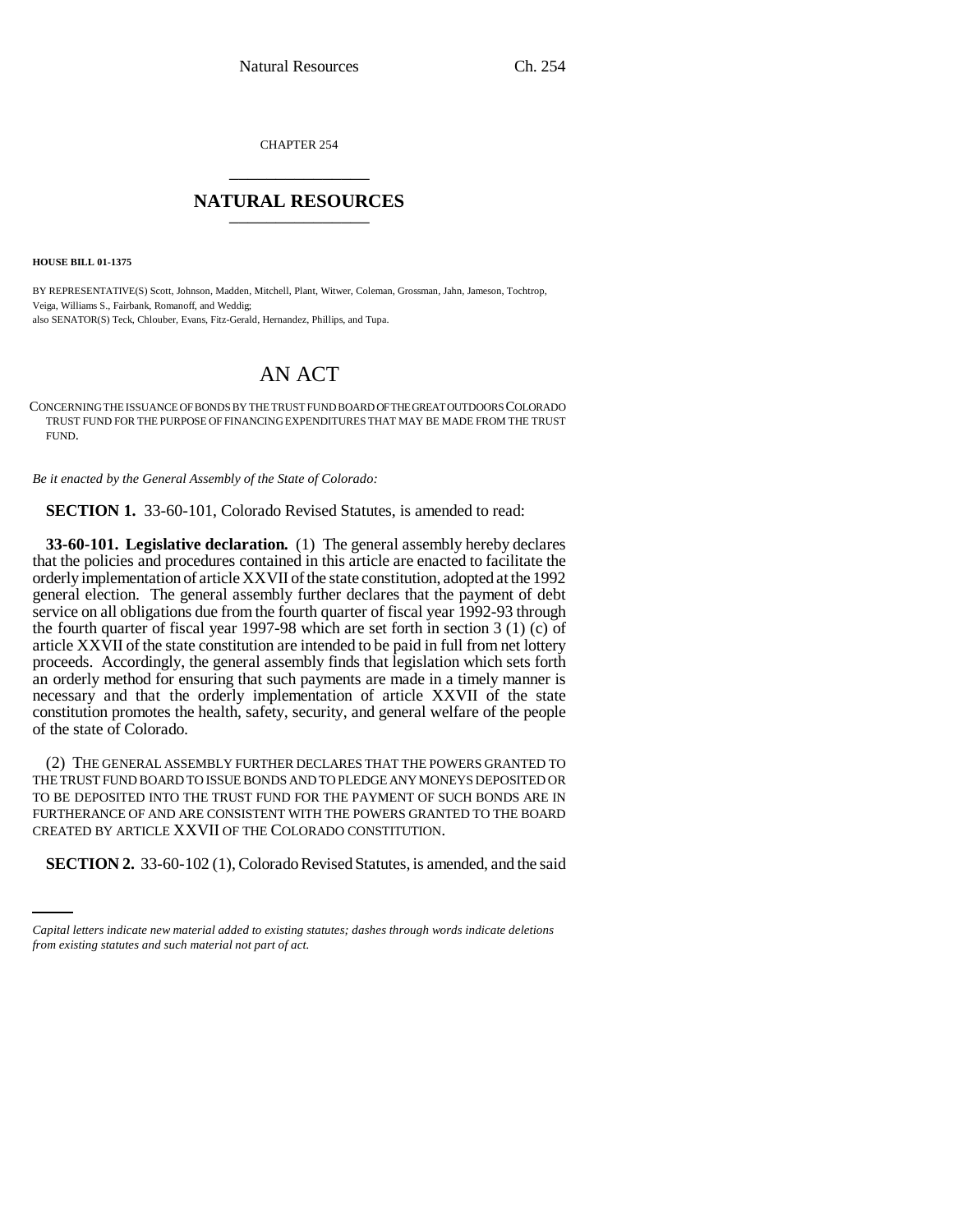33-60-102 is further amended BY THE ADDITION OF A NEW SUBSECTION, to read:

**33-60-102. Definitions.** As used in this article, unless the context otherwise requires:

(1) "Net lottery proceeds" means the proceeds of the lottery after the payment of the expenses of the state lottery division and any prizes for the lottery and after a sufficient amount of money has been reserved, as of the end of any fiscal quarter, to ensure the operation of the lottery for the ensuing fiscal quarter. "BOND" MEANS ANY BOND, NOTE, CERTIFICATE, CONTRACT, OR OBLIGATION FOR THE REPAYMENT OF BORROWED MONEY OF THE TRUST FUND BOARD AUTHORIZED BY THIS ARTICLE.

(1.5) "NET LOTTERY PROCEEDS" MEANS THE PROCEEDS OF THE LOTTERY AFTER THE PAYMENT OF THE EXPENSES OF THE STATE LOTTERY DIVISION AND ANY PRIZES FOR THE LOTTERY AND AFTER A SUFFICIENT AMOUNT OF MONEY HAS BEEN RESERVED, AS OF THE END OF ANY FISCAL QUARTER, TO ENSURE THE OPERATION OF THE LOTTERY FOR THE ENSUING FISCAL QUARTER.

**SECTION 3.** 33-60-107, Colorado Revised Statutes, is amended BY THE ADDITION OF A NEW SUBSECTION to read:

**33-60-107. State board of the great outdoors Colorado trust fund.** (3) IN ADDITION TO ITS OTHER POWERS UNDER ARTICLE XXVII OF THE COLORADO CONSTITUTION AND THIS ARTICLE, THE TRUST FUND BOARD SHALL HAVE THE POWER TO ISSUE BONDS TO FINANCE ANY EXPENDITURE TO ADDRESS URGENT AND PERMANENT LAND ACQUISITION PRIORITIES, INCLUDING THE ACQUISITION OF PERPETUAL CONSERVATION EASEMENTS, THAT MAY BE MADE FROM THE TRUST FUND AND MAY PLEDGE ALL OR ANY PORTION OF THE MONEYS DEPOSITED OR TO BE DEPOSITED INTO THE TRUST FUND FOR THE PAYMENT OF THE BONDS. THE OWNERS OR HOLDERS OF THE BONDS MAY NOT LOOK TO ANY OTHER REVENUES OF THE STATE OTHER THAN THE TRUST FUND FOR THE PAYMENT OF THE BONDS. THE BONDS SHALL BE ISSUED ON THE TERMS AND SUBJECT TO THE CONDITIONS SET FORTH IN SECTION 33-60-108. NOTWITHSTANDING ANY OTHER PROVISION OF THIS ARTICLE, THE BONDS MAY ONLY BE ISSUED IF THE REGISTERED ELECTORS OF THE STATE APPROVE THE BALLOT QUESTION SUBMITTED AT THE NOVEMBER 2001 STATEWIDE ELECTION PURSUANT TO SECTION 33-60-113. THE AMOUNT OF ANY DEBT INCURRED AND THE REPAYMENT COSTS FOR ANY BONDS ISSUED BY THE BOARD SHALL NOT EXCEED THE MAXIMUM AMOUNTS OF DEBT AND REPAYMENT COSTS APPROVED BY THE VOTERS IN SUCH ELECTION.

**SECTION 4.** Article 60 of title 33, Colorado Revised Statutes, is amended BY THE ADDITION OF THE FOLLOWING NEW SECTIONS to read:

**33-60-108. Bonds.** (1) THE TRUST FUND BOARD MAY, FROM TIME TO TIME, ISSUE BONDS TO FINANCE ANY EXPENDITURE TO ADDRESS URGENT AND PERMANENT LAND ACQUISITION PRIORITIES, INCLUDING THE ACQUISITION OF PERPETUAL CONSERVATION EASEMENTS, THAT MAY BE MADE FROM THE TRUST FUND. THE BONDS SHALL BE ISSUED PURSUANT TO A RESOLUTION OF THE TRUST FUND BOARD AND SHALL BE PAYABLE SOLELY OUT OF ALL OR ANY PORTION OF THE MONEYS DEPOSITED OR TO BE DEPOSITED INTO THE TRUST FUND AS SPECIFIED BY THE TRUST FUND BOARD.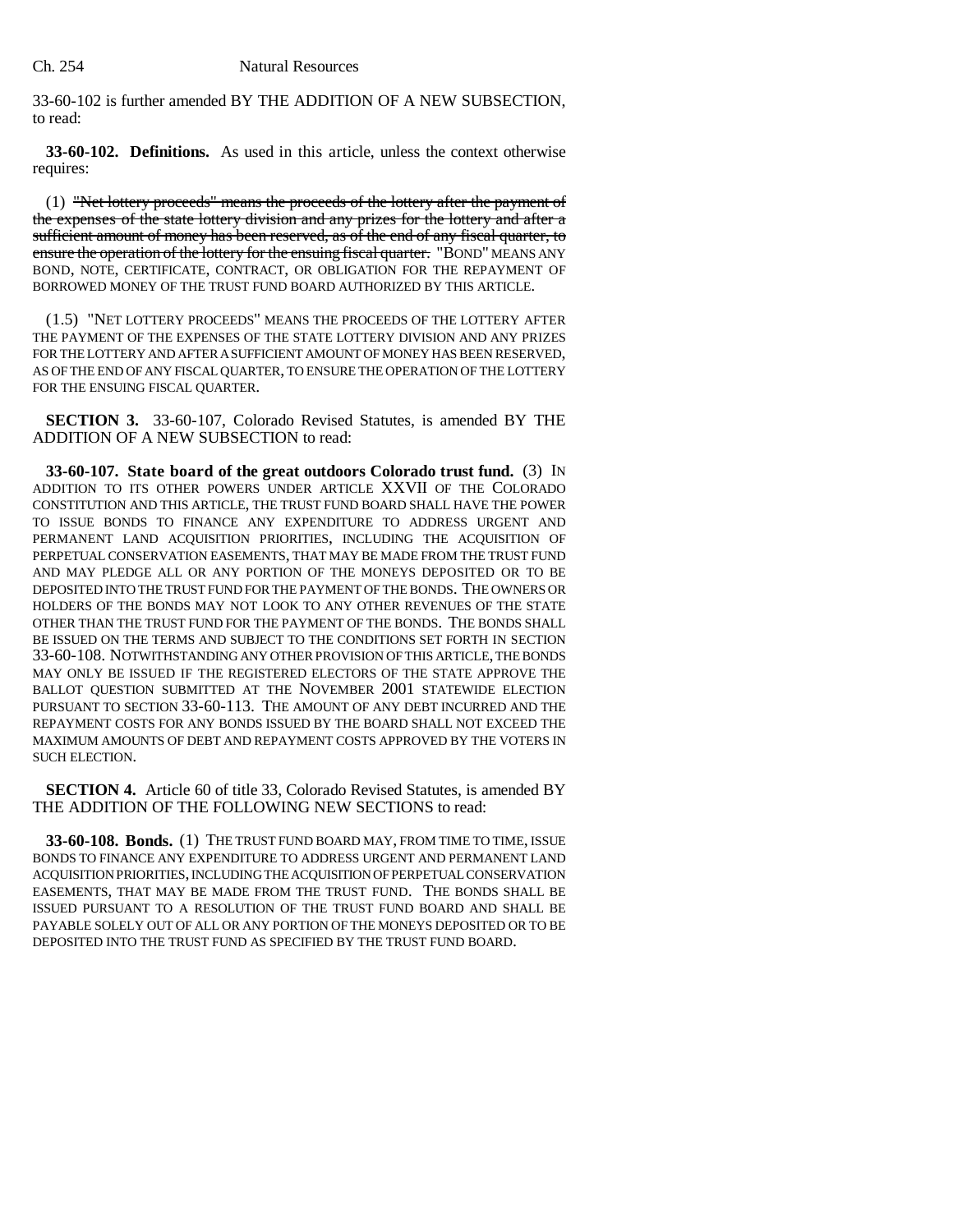(2) AS PROVIDED IN THE RESOLUTION OF THE TRUST FUND BOARD UNDER WHICH THE BONDS ARE AUTHORIZED TO BE ISSUED OR AS PROVIDED IN A TRUST INDENTURE BETWEEN THE TRUST FUND BOARD AND ANY COMMERCIAL BANK OR TRUST COMPANY HAVING TRUST POWERS, THE BONDS MAY:

(a) BE EXECUTED AND DELIVERED BY THE TRUST FUND BOARD AT SUCH TIMES AS MAY BE PROVIDED IN THE RESOLUTION OR INDENTURE;

(b) BE IN SUCH FORM AND DENOMINATIONS AND INCLUDE SUCH TERMS AND MATURITIES AS MAY BE PROVIDED IN THE RESOLUTION OR INDENTURE;

(c) BE SUBJECT TO OPTIONAL OR MANDATORY REDEMPTION PRIOR TO MATURITY WITH OR WITHOUT A PREMIUM:

(d) BE IN FULLY REGISTERED FORM OR BEARER FORM REGISTRABLE AS TO PRINCIPAL OR INTEREST OR BOTH OR BE IN THE FORM OF COUPON BONDS THAT HAVE ATTACHED INTEREST COUPONS BEARING A MANUAL OR FACSIMILE SIGNATURE OF AN OFFICER OF THE TRUST FUND BOARD;

(e) BEAR SUCH CONVERSION PRIVILEGES AS MAY BE PROVIDED IN THE RESOLUTION OR INDENTURE;

(f) BE PAYABLE IN SUCH INSTALLMENTS AND AT SUCH TIMES NOT EXCEEDING TWENTY YEARS FROM THE DATE THEREOF;

(g) BE PAYABLE AT SUCH PLACE OR PLACES WHETHER WITHIN OR WITHOUT THE STATE;

(h) BEAR INTEREST AT SUCH RATE OR RATES PER ANNUM, WHICH MAY BE FIXED OR VARY ACCORDING TO INDEX, PROCEDURE, OR FORMULA, OR AS DETERMINED BY THE TRUST FUND BOARD OR ITS AGENTS, WITHOUT REGARD TO ANY INTEREST RATE LIMITATION APPEARING IN ANY OTHER LAW OF THE STATE;

(i) BE SUBJECT TO PURCHASE AT THE OPTION OF THE HOLDER OR THE TRUST FUND BOARD AND EVIDENCED IN SUCH MANNER;

(j) BE EXECUTED BY THE OFFICERS OF THE TRUST FUND BOARD, INCLUDING THE USE OF ONE OR MORE FACSIMILE SIGNATURES SO LONG AS AT LEAST ONE MANUAL SIGNATURE APPEARS ON THE BONDS, WHICH SIGNATURES MAY BE EITHER OF AN OFFICER OF THE TRUST FUND BOARD OR OF AN AGENT AUTHENTICATING THE SAME; AND

(k) CONTAIN SUCH OTHER PROVISIONS NOT INCONSISTENT WITH THIS ARTICLE.

(3) THE BONDS MAY BE SOLD AT PUBLIC OR PRIVATE SALE AT SUCH PRICE, IN SUCH MANNER, AND AT SUCH TIMES AS DETERMINED BY THE TRUST FUND BOARD, AND THE TRUST FUND BOARD MAY PAY ALL FEES, EXPENSES, AND COMMISSIONS THAT IT DEEMS NECESSARY OR ADVANTAGEOUS IN CONNECTION WITH THE SALE OF THE BONDS. THE POWER TO FIX THE DATE OF SALE OF THE BONDS, TO RECEIVE BIDS OR PROPOSALS, TO AWARD AND SELL BONDS, TO FIX INTEREST RATES, AND TO TAKE ALL OTHER ACTION NECESSARY TO SELL AND DELIVER THE BONDS MAY BE DELEGATED TO AN OFFICER OR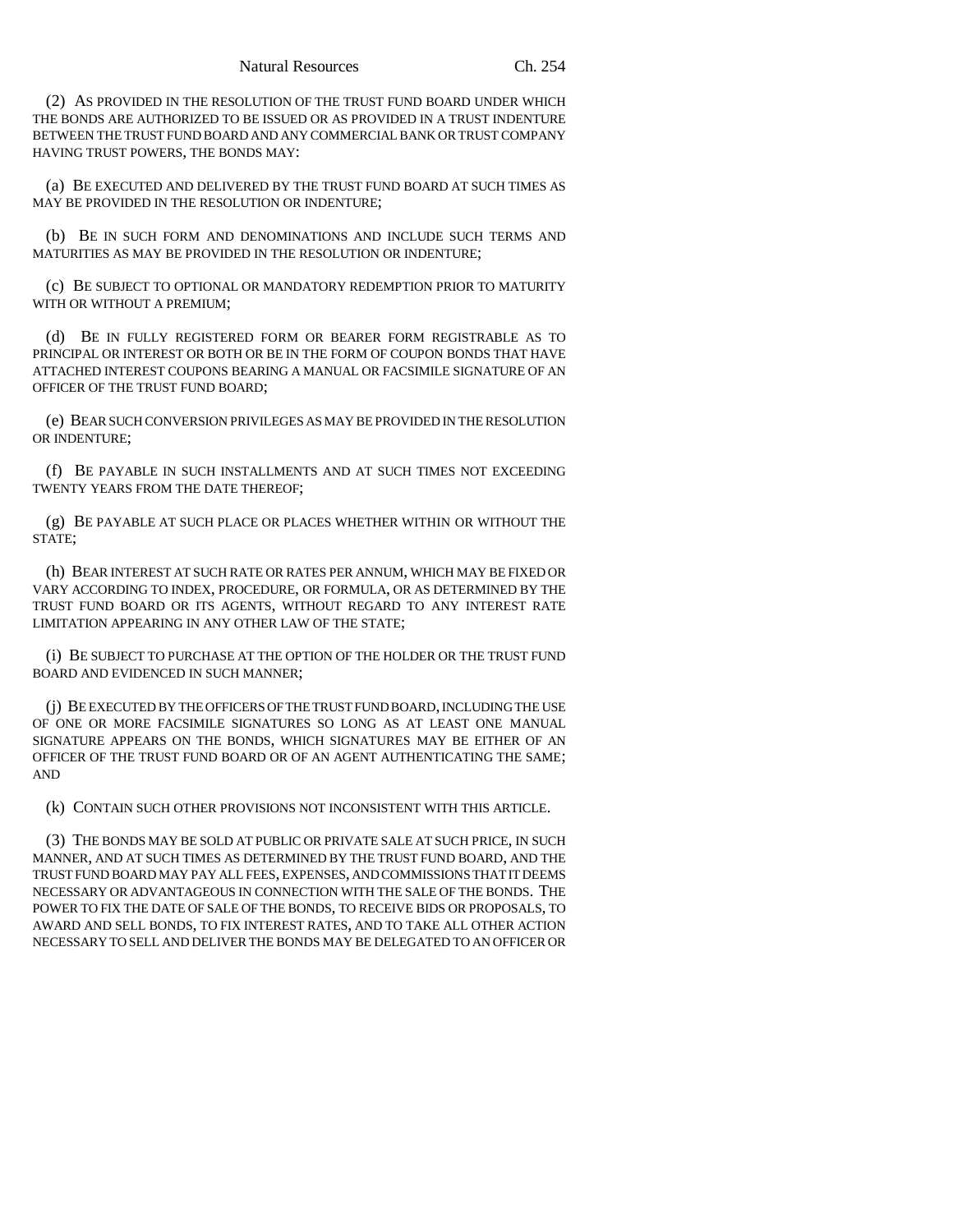## Ch. 254 Natural Resources

AGENT OF THE TRUST FUND BOARD. ANY OUTSTANDING BONDS MAY BE REFUNDED BY THE TRUST FUND BOARD PURSUANT TO ARTICLE 56 OF TITLE 11, C.R.S. ALL BONDS AND ANY INTEREST COUPONS APPLICABLE THERETO ARE DECLARED TO BE NEGOTIABLE INSTRUMENTS. THE TRUST FUND BOARD MAY APPLY ANY OR ALL OF THE PROVISIONS OF ARTICLES 55 AND 57 OF TITLE 11, C.R.S., IN CONNECTION WITH THE ISSUANCE OF THE BONDS.

(4) THE RESOLUTION OR TRUST INDENTURE AUTHORIZING THE ISSUANCE OF THE BONDS MAY PLEDGE ALL OR ANY PORTION OF THE MONEYS DEPOSITED OR TO BE DEPOSITED INTO THE TRUST FUND, MAY CONTAIN SUCH PROVISIONS FOR PROTECTING AND ENFORCING THE RIGHTS AND REMEDIES OF HOLDERS OF ANY OF THE BONDS AS THE TRUST FUND BOARD DEEMS APPROPRIATE, MAY SET FORTH THE RIGHTS AND REMEDIES OF THE HOLDERS OF ANY OF THE BONDS, AND MAY CONTAIN PROVISIONS THAT THE TRUST FUND BOARD DEEMS APPROPRIATE FOR THE SECURITY OF THE HOLDERS OF THE BONDS, INCLUDING, BUT NOT LIMITED TO, PROVISIONS FOR LETTERS OF CREDIT, INSURANCE, STANDBY CREDIT AGREEMENTS, OR OTHER FORMS OF CREDIT ENSURING TIMELY PAYMENT OF THE BONDS, INCLUDING THE REDEMPTION PRICE OR THE PURCHASE PRICE.

(5) ANY PLEDGE OF MONEYS, REVENUES, OR PROPERTY FOR THE PAYMENT OF THE BONDS MADE BY THE TRUST FUND BOARD OR BY ANY OTHER PERSON SHALL BE VALID AND BINDING FROM THE TIME THE PLEDGE IS MADE. THE PLEDGE SHALL BE VALID AND BINDING AS OF THE TIME IT IS MADE AND THE MONEYS, REVENUES, OR PROPERTY SO PLEDGED SHALL IMMEDIATELY BE SUBJECT TO THE LIEN OF THE PLEDGE WITHOUT ANY PHYSICAL DELIVERY, FILING, OR FURTHER ACT. THE LIEN OF THE PLEDGE AND THE OBLIGATIONS OF THE TRUST FUND BOARD AND ANY OTHER PERSON TO PERFORM THE CONTRACTUAL PROVISIONS MADE IN THE INSTRUMENT AUTHORIZING THE ISSUANCE OF THE BONDS SHALL BE VALID AND BINDING AGAINST ALL PERSONS HAVING CLAIMS OF ANY KIND IN TORT, CONTRACT, OR OTHERWISE AGAINST THE TRUST FUND BOARD AND ANY OTHER PERSON, IRRESPECTIVE OF WHETHER SUCH CLAIMING PARTY HAS NOTICE OF SUCH LIEN AND IRRESPECTIVE OF WHETHER SUCH INSTRUMENT IS RECORDED OR FILED, AND SHALL, EXCEPT AS OTHERWISE PROVIDED IN THE INSTRUMENT AUTHORIZING THE ISSUANCE OF THE BONDS OR MAKING THE PLEDGE, HAVE PRIORITY OVER ANY AND ALL OBLIGATIONS AND LIABILITIES OF THE TRUST FUND BOARD. THE CREATION, PERFECTION, ENFORCEMENT, AND PRIORITY OF THE PLEDGE OF MONEY, REVENUES, OR PROPERTY FOR THE PAYMENT OF THE BONDS SHALL BE GOVERNED BY THIS ARTICLE AND THE INSTRUMENT AUTHORIZING THE ISSUANCE OF THE BONDS.

(6) NONE OF THE DIRECTORS OR EMPLOYEES OF THE TRUST FUND BOARD OR ANY PERSON EXECUTING THE BONDS SHALL BE LIABLE PERSONALLY ON THE BONDS OR SUBJECT TO ANY PERSONAL LIABILITY OR ACCOUNTABILITY BY REASON OF THE ISSUANCE THEREOF.

(7) THE TRUST FUND BOARD MAY PURCHASE ITS BONDS OUT OF ANY AVAILABLE FUNDS AND MAY HOLD, PLEDGE, CANCEL, OR RESELL THE BONDS SUBJECT TO AND IN ACCORDANCE WITH AGREEMENTS WITH THE HOLDERS THEREOF.

**33-60-109. Investments.** (1) EXCEPT AS PROVIDED IN SUBSECTION (2) OF THIS SECTION, ANY PROCEEDS FROM THE ISSUANCE OF BONDS BY THE TRUST FUND BOARD THAT ARE CREDITED TO THE TRUST FUND SHALL BE INVESTED IN THE SAME MANNER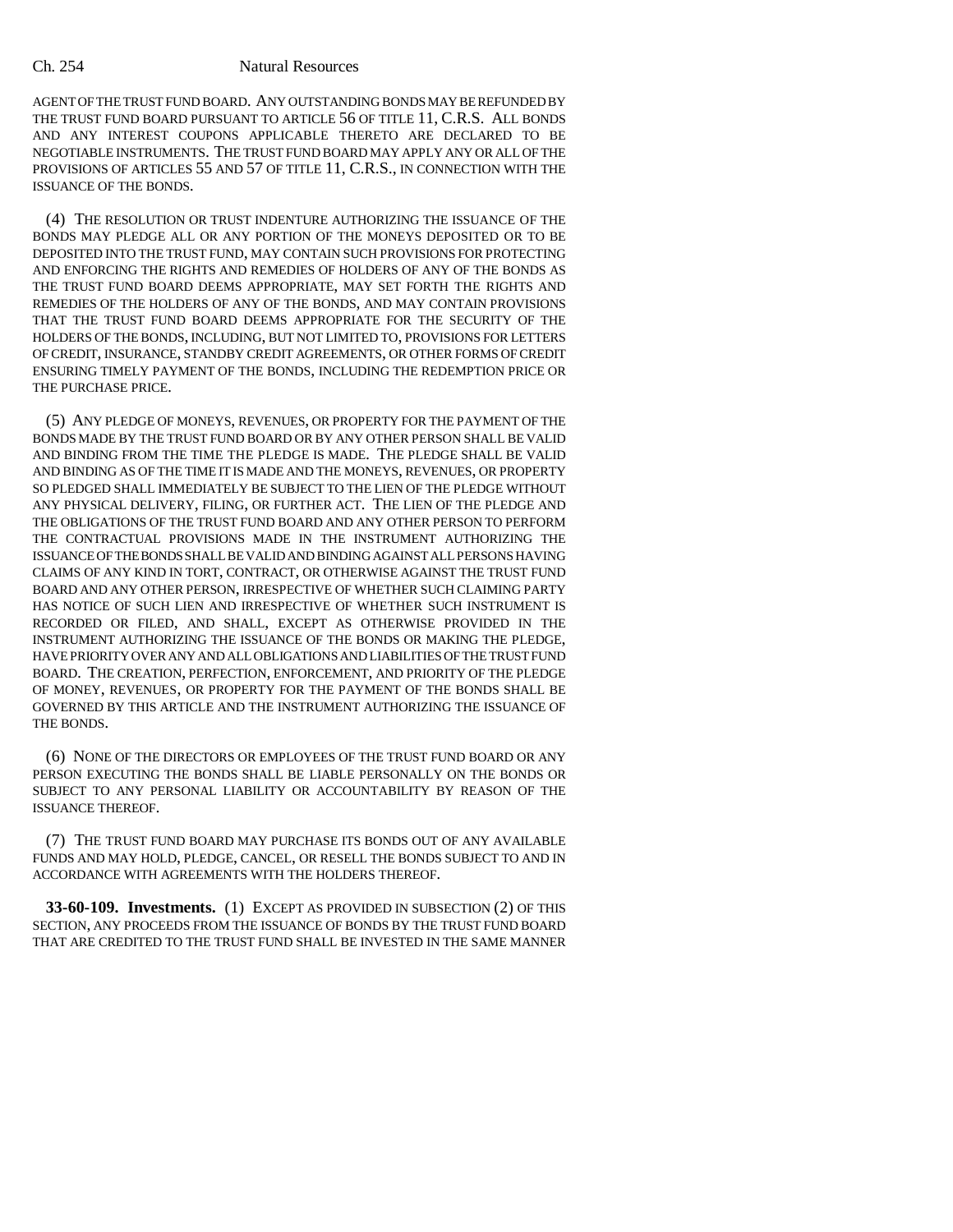AS ALL OTHER MONEYS CREDITED TO THE TRUST FUND AS PROVIDED BY LAW.

(2) THE TRUST FUND BOARD MAY DIRECT A CORPORATE TRUSTEE THAT HOLDS PROCEEDS FROM THE ISSUANCE OF BONDS TO INVEST OR DEPOSIT THE PROCEEDS IN INVESTMENTS OR DEPOSITS OTHER THAN THOSE AUTHORIZED FOR THE TRUST FUND IF THE TRUST FUND BOARD DETERMINES, BY RESOLUTION, THAT THE INVESTMENT OR DEPOSIT MEETS THE STANDARD ESTABLISHED IN SECTION 15-1-304, C.R.S., THE INCOME IS AT LEAST COMPARABLE TO INCOME AVAILABLE ON INVESTMENTS OR DEPOSITS AUTHORIZED FOR THE TRUST FUND, AND THE INVESTMENT WILL ASSIST THE TRUST FUND BOARD IN MAKING EXPENDITURES IN FURTHERANCE OF THE GREAT OUTDOORS COLORADO PROGRAM.

**33-60-110. Exemption from taxation.** ANY BONDS ISSUED BY THE TRUST FUND BOARD AND THE TRANSFER OF AND THE INCOME FROM ANY BONDS ISSUED BY THE TRUST FUND BOARD ARE EXEMPT FROM ALL TAXATION AND ASSESSMENTS IN THE STATE. IN THE RESOLUTION AUTHORIZING THE BONDS, THE TRUST FUND BOARD MAY WAIVE THE EXEMPTION FROM FEDERAL INCOME TAXATION FOR INTEREST ON THE BONDS.

**33-60-111. Bonds eligible for investment.** ALL BANKS, TRUST COMPANIES, SAVINGS AND LOAN ASSOCIATIONS, INSURANCE COMPANIES, EXECUTORS, ADMINISTRATORS, GUARDIANS, TRUSTEES, AND OTHER FIDUCIARIES MAY LEGALLY INVEST ANY MONEYS WITHIN THEIR CONTROL IN ANY BONDS ISSUED BY THE TRUST FUND BOARD PURSUANT TO SECTION 33-60-108. PUBLIC ENTITIES, AS DEFINED IN SECTION 24-75-601 (1), C.R.S., MAY INVEST PUBLIC FUNDS IN THE BONDS ONLY IF THE BONDS SATISFY THE INVESTMENT REQUIREMENTS ESTABLISHED IN PART 6 OF ARTICLE 75 OF TITLE 24, C.R.S.

**33-60-112. No action maintainable.** AN ACTION OR PROCEEDING AT LAW OR IN EQUITY TO REVIEW ANY ACTS OR PROCEEDINGS OR TO QUESTION THE VALIDITY OR ENJOIN THE PERFORMANCE OF ANY ACT OR PROCEEDINGS OR THE ISSUANCE OF ANY BONDS ISSUED PURSUANT TO SECTION 33-60-108, OR FOR ANY OTHER RELIEF AGAINST OR FROM ANY ACTS OR PROCEEDINGS DONE IN CONNECTION WITH THE ISSUANCE OF SUCH BONDS, WHETHER BASED UPON IRREGULARITIES OR JURISDICTIONAL DEFECTS, SHALL NOT BE MAINTAINED UNLESS COMMENCED WITHIN THIRTY DAYS AFTER THE PERFORMANCE OF THE ACT OR PROCEEDINGS OR THE EFFECTIVE DATE THEREOF, WHICHEVER OCCURS FIRST, AND IS THEREAFTER PERPETUALLY BARRED.

**33-60-113. Judicial examination of powers, acts, proceedings, or contracts of the trust fund board.** IN ITS DISCRETION, THE TRUST FUND BOARD MAY FILE A PETITION AT ANY TIME IN THE DISTRICT COURT IN AND FOR ANY COUNTY IN THE STATE PRAYING FOR A JUDICIAL EXAMINATION AND DETERMINATION OF ANY POWER CONFERRED TO THE TRUST FUND BOARD, ANY REVENUE-RAISING POWER EXERCISED OR THAT MAY BE EXERCISED BY THE TRUST FUND BOARD, OR ANY ACT, PROCEEDING, OR CONTRACT OF THE TRUST FUND BOARD, WHETHER OR NOT THE CONTRACT HAS BEEN EXECUTED, RELATING TO THE ISSUANCE OF BONDS BY THE TRUST FUND BOARD PURSUANT TO SECTION 33-60-108. THE JUDICIAL EXAMINATION AND DETERMINATION SHALL BE CONDUCTED IN SUBSTANTIALLY THE MANNER SET FORTH IN SECTION 32-4-540,C.R.S.; EXCEPT THAT THE NOTICE REQUIRED SHALL BE PUBLISHED ONCE A WEEK FOR THREE CONSECUTIVE WEEKS AND THE HEARING SHALL BE HELD NOT LESS THAN THIRTY DAYS NOR MORE THAN FORTY DAYS AFTER THE FILING OF THE PETITION.